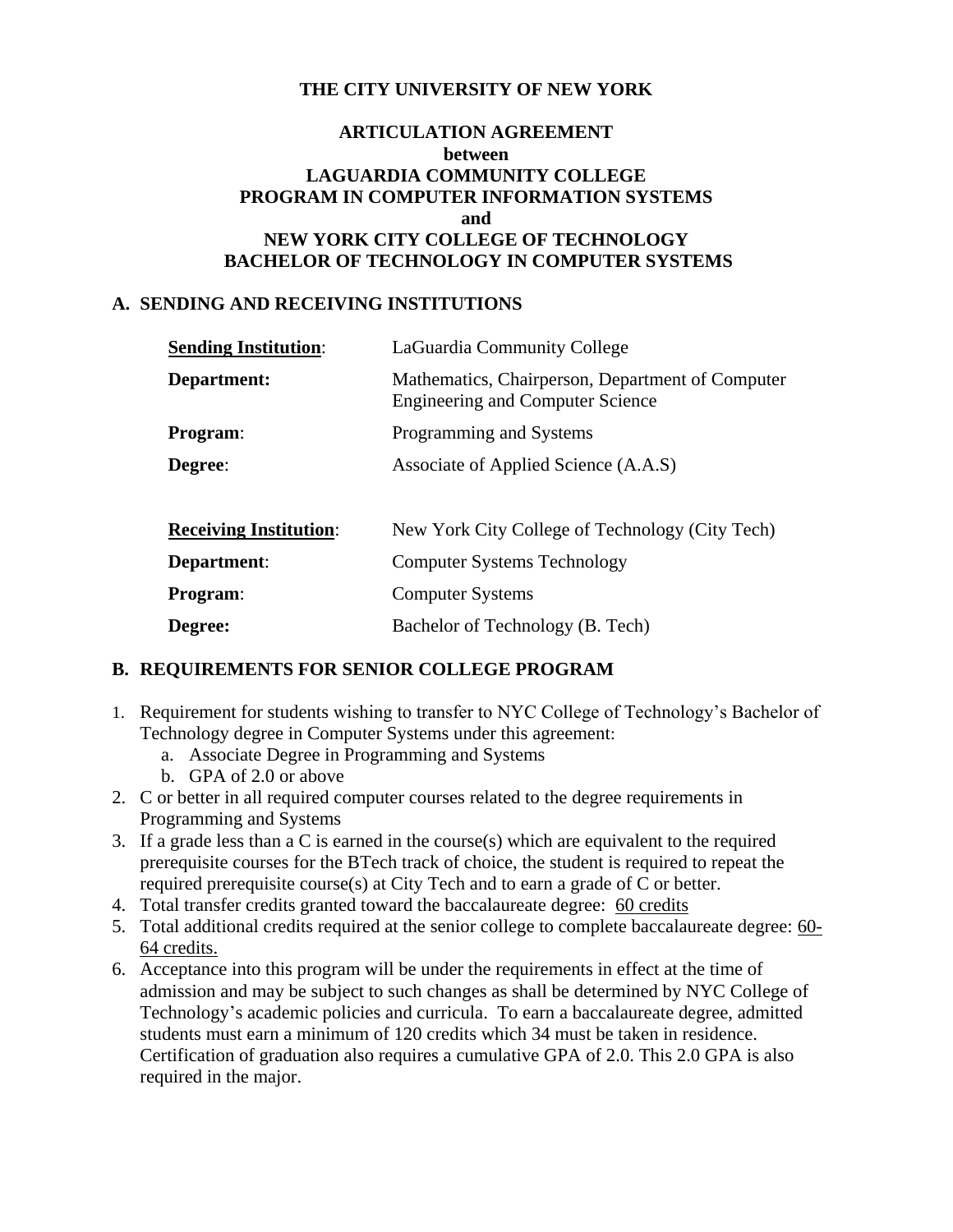## **C. COURSE-TO-COURSE EQUIVALENCIES AND TRANSFER CREDIT AWARDED**

| <b>Credits</b><br><b>Course Number &amp; Title</b><br><b>Credits</b><br><b>Course Number &amp; Title</b><br><b>Credits</b><br>Awarded<br><b>COMMON CORE: 21 Credits</b><br><b>ENGLISH COMPOSITION: ENG 101 English</b><br><b>ENC101</b><br><b>(ENA101)</b><br>Composition I<br><b>or</b><br>$\mathfrak{Z}$<br>3<br>3<br>ENG 1101 English Composition I<br>depending on placement scores)<br>ENG102 Writing through Literature<br>3<br>ENG 1101 English Composition I<br>3<br>3<br>MQR: MAT115 College Algebra and<br><b>Mathematical and Quantitative</b><br>3<br>$\mathbf{3}$<br>3<br><b>Reasoning</b><br>Trigonometry (STEM)<br>LPS: Select one of the following courses:<br>SCB101 Topics in Biological Sciences;<br>SCC101 Topics in Chemistry; SCP101<br>3<br><b>Life and Physical Sciences</b><br>3<br>3<br>Topics in Physics; SCP140 Topics in<br>Astronomy 3<br>Three one course each from three of the five<br>categories: World Cultures and Global<br>Flexible Core: Note: Only one course can be<br>Issues US Experience in its Diversity<br>$\boldsymbol{9}$<br>selected from any one category and select<br>9<br>9<br>Creative Expression Individual and<br>courses from five different disciplines.<br>Society Scientific World<br><b>PROGRAM CORE: 39 Credits</b><br>Math, Engineering, and Computer Science<br><b>ECF090</b> First Year Seminar for Engineering<br>and Computer Science<br>$\boldsymbol{0}$<br>$\overline{\mathbf{3}}$<br><b>MAC101</b> Intro to Computer Science<br><b>CST1100</b> Introduction to Computer<br>3<br>$\mathbf{3}$<br>Systems<br><b>CST1101</b> Problem Solving with<br><b>MAC109</b> Intro to Visual Programming<br>$\overline{\mathbf{3}}$<br>3<br>$\overline{\mathbf{3}}$<br><b>Computer Programming</b><br>CST2406 Introduction to Systems<br>3<br>$\overline{\mathbf{3}}$<br>MAC110 Systems Analysis & Design<br>$\mathbf{3}$<br>Analysis & Design<br>$\overline{\mathbf{3}}$<br>3<br><b>CST1204</b> Database Systems<br>$\mathbf{3}$<br><b>MAC250</b> Database Concepts & Programming<br>Fundamentals<br><b>OBJECT ORIENTED AND UNIX</b><br><b>CONCENTRATION</b><br><b>Business and Technology</b><br><b>BTA 111 Principles of Accounting I</b><br>$\overline{\mathbf{4}}$<br>$\overline{\mathbf{4}}$<br><b>ACC 1101</b> Principles of Accounting<br>$\overline{4}$<br><b>BTM 101</b> Introduction to Business<br>$\overline{\mathbf{3}}$<br><b>BUS 2425 Business Management</b><br>3<br>$\mathbf{3}$<br><b>Math, Engineering, and Computer Science</b><br>MAC125 Advanced C/C++ Programming<br>3<br>$\mathbf{3}$<br>$\mathbf{3}$<br><b>CST1201</b> Programming Fundamentals<br>$\overline{3}$<br>$\mathbf{3}$<br>$\mathbf{3}$<br><b>MAC230</b> Comparative Operating Systems<br><b>Advance Standing</b><br>$\overline{\mathbf{3}}$<br><b>CST2307</b> Networking Fundamentals<br>3<br>$\overline{\mathbf{3}}$<br>MAC260 Introduction to Teleprocessing<br>Operations<br><b>MAT 200 Pre-Calculus</b><br>$\overline{3}$<br>$\overline{\mathbf{3}}$<br>$\overline{\mathbf{4}}$<br><b>MAT 1375</b> Precalculus<br>$6 - 7$<br>Select two of the following:<br><b>MAC232 UNIX Network Operating Systems</b><br>3<br>$\mathbf{3}$<br>$\mathbf{3}$<br><b>CST1215</b> Operating Systems<br>Fundamentals | <b>LaGuardia Community College</b> |  | <b>NYC College of Technology</b> |  |  |
|------------------------------------------------------------------------------------------------------------------------------------------------------------------------------------------------------------------------------------------------------------------------------------------------------------------------------------------------------------------------------------------------------------------------------------------------------------------------------------------------------------------------------------------------------------------------------------------------------------------------------------------------------------------------------------------------------------------------------------------------------------------------------------------------------------------------------------------------------------------------------------------------------------------------------------------------------------------------------------------------------------------------------------------------------------------------------------------------------------------------------------------------------------------------------------------------------------------------------------------------------------------------------------------------------------------------------------------------------------------------------------------------------------------------------------------------------------------------------------------------------------------------------------------------------------------------------------------------------------------------------------------------------------------------------------------------------------------------------------------------------------------------------------------------------------------------------------------------------------------------------------------------------------------------------------------------------------------------------------------------------------------------------------------------------------------------------------------------------------------------------------------------------------------------------------------------------------------------------------------------------------------------------------------------------------------------------------------------------------------------------------------------------------------------------------------------------------------------------------------------------------------------------------------------------------------------------------------------------------------------------------------------------------------------------------------------------------------------------------------------------------------------------------------------------------------------------------------------------------------------------------------------------------------------------------------------------------------------------------------------------------------------------------------------------------------------------------------------------------------------------------------------------------------------------------------------------------------------------------------------------|------------------------------------|--|----------------------------------|--|--|
|                                                                                                                                                                                                                                                                                                                                                                                                                                                                                                                                                                                                                                                                                                                                                                                                                                                                                                                                                                                                                                                                                                                                                                                                                                                                                                                                                                                                                                                                                                                                                                                                                                                                                                                                                                                                                                                                                                                                                                                                                                                                                                                                                                                                                                                                                                                                                                                                                                                                                                                                                                                                                                                                                                                                                                                                                                                                                                                                                                                                                                                                                                                                                                                                                                                      | <b>Programming and Systems</b>     |  |                                  |  |  |
|                                                                                                                                                                                                                                                                                                                                                                                                                                                                                                                                                                                                                                                                                                                                                                                                                                                                                                                                                                                                                                                                                                                                                                                                                                                                                                                                                                                                                                                                                                                                                                                                                                                                                                                                                                                                                                                                                                                                                                                                                                                                                                                                                                                                                                                                                                                                                                                                                                                                                                                                                                                                                                                                                                                                                                                                                                                                                                                                                                                                                                                                                                                                                                                                                                                      |                                    |  |                                  |  |  |
|                                                                                                                                                                                                                                                                                                                                                                                                                                                                                                                                                                                                                                                                                                                                                                                                                                                                                                                                                                                                                                                                                                                                                                                                                                                                                                                                                                                                                                                                                                                                                                                                                                                                                                                                                                                                                                                                                                                                                                                                                                                                                                                                                                                                                                                                                                                                                                                                                                                                                                                                                                                                                                                                                                                                                                                                                                                                                                                                                                                                                                                                                                                                                                                                                                                      |                                    |  |                                  |  |  |
|                                                                                                                                                                                                                                                                                                                                                                                                                                                                                                                                                                                                                                                                                                                                                                                                                                                                                                                                                                                                                                                                                                                                                                                                                                                                                                                                                                                                                                                                                                                                                                                                                                                                                                                                                                                                                                                                                                                                                                                                                                                                                                                                                                                                                                                                                                                                                                                                                                                                                                                                                                                                                                                                                                                                                                                                                                                                                                                                                                                                                                                                                                                                                                                                                                                      |                                    |  |                                  |  |  |
|                                                                                                                                                                                                                                                                                                                                                                                                                                                                                                                                                                                                                                                                                                                                                                                                                                                                                                                                                                                                                                                                                                                                                                                                                                                                                                                                                                                                                                                                                                                                                                                                                                                                                                                                                                                                                                                                                                                                                                                                                                                                                                                                                                                                                                                                                                                                                                                                                                                                                                                                                                                                                                                                                                                                                                                                                                                                                                                                                                                                                                                                                                                                                                                                                                                      |                                    |  |                                  |  |  |
|                                                                                                                                                                                                                                                                                                                                                                                                                                                                                                                                                                                                                                                                                                                                                                                                                                                                                                                                                                                                                                                                                                                                                                                                                                                                                                                                                                                                                                                                                                                                                                                                                                                                                                                                                                                                                                                                                                                                                                                                                                                                                                                                                                                                                                                                                                                                                                                                                                                                                                                                                                                                                                                                                                                                                                                                                                                                                                                                                                                                                                                                                                                                                                                                                                                      |                                    |  |                                  |  |  |
|                                                                                                                                                                                                                                                                                                                                                                                                                                                                                                                                                                                                                                                                                                                                                                                                                                                                                                                                                                                                                                                                                                                                                                                                                                                                                                                                                                                                                                                                                                                                                                                                                                                                                                                                                                                                                                                                                                                                                                                                                                                                                                                                                                                                                                                                                                                                                                                                                                                                                                                                                                                                                                                                                                                                                                                                                                                                                                                                                                                                                                                                                                                                                                                                                                                      |                                    |  |                                  |  |  |
|                                                                                                                                                                                                                                                                                                                                                                                                                                                                                                                                                                                                                                                                                                                                                                                                                                                                                                                                                                                                                                                                                                                                                                                                                                                                                                                                                                                                                                                                                                                                                                                                                                                                                                                                                                                                                                                                                                                                                                                                                                                                                                                                                                                                                                                                                                                                                                                                                                                                                                                                                                                                                                                                                                                                                                                                                                                                                                                                                                                                                                                                                                                                                                                                                                                      |                                    |  |                                  |  |  |
|                                                                                                                                                                                                                                                                                                                                                                                                                                                                                                                                                                                                                                                                                                                                                                                                                                                                                                                                                                                                                                                                                                                                                                                                                                                                                                                                                                                                                                                                                                                                                                                                                                                                                                                                                                                                                                                                                                                                                                                                                                                                                                                                                                                                                                                                                                                                                                                                                                                                                                                                                                                                                                                                                                                                                                                                                                                                                                                                                                                                                                                                                                                                                                                                                                                      |                                    |  |                                  |  |  |
|                                                                                                                                                                                                                                                                                                                                                                                                                                                                                                                                                                                                                                                                                                                                                                                                                                                                                                                                                                                                                                                                                                                                                                                                                                                                                                                                                                                                                                                                                                                                                                                                                                                                                                                                                                                                                                                                                                                                                                                                                                                                                                                                                                                                                                                                                                                                                                                                                                                                                                                                                                                                                                                                                                                                                                                                                                                                                                                                                                                                                                                                                                                                                                                                                                                      |                                    |  |                                  |  |  |
|                                                                                                                                                                                                                                                                                                                                                                                                                                                                                                                                                                                                                                                                                                                                                                                                                                                                                                                                                                                                                                                                                                                                                                                                                                                                                                                                                                                                                                                                                                                                                                                                                                                                                                                                                                                                                                                                                                                                                                                                                                                                                                                                                                                                                                                                                                                                                                                                                                                                                                                                                                                                                                                                                                                                                                                                                                                                                                                                                                                                                                                                                                                                                                                                                                                      |                                    |  |                                  |  |  |
|                                                                                                                                                                                                                                                                                                                                                                                                                                                                                                                                                                                                                                                                                                                                                                                                                                                                                                                                                                                                                                                                                                                                                                                                                                                                                                                                                                                                                                                                                                                                                                                                                                                                                                                                                                                                                                                                                                                                                                                                                                                                                                                                                                                                                                                                                                                                                                                                                                                                                                                                                                                                                                                                                                                                                                                                                                                                                                                                                                                                                                                                                                                                                                                                                                                      |                                    |  |                                  |  |  |
|                                                                                                                                                                                                                                                                                                                                                                                                                                                                                                                                                                                                                                                                                                                                                                                                                                                                                                                                                                                                                                                                                                                                                                                                                                                                                                                                                                                                                                                                                                                                                                                                                                                                                                                                                                                                                                                                                                                                                                                                                                                                                                                                                                                                                                                                                                                                                                                                                                                                                                                                                                                                                                                                                                                                                                                                                                                                                                                                                                                                                                                                                                                                                                                                                                                      |                                    |  |                                  |  |  |
|                                                                                                                                                                                                                                                                                                                                                                                                                                                                                                                                                                                                                                                                                                                                                                                                                                                                                                                                                                                                                                                                                                                                                                                                                                                                                                                                                                                                                                                                                                                                                                                                                                                                                                                                                                                                                                                                                                                                                                                                                                                                                                                                                                                                                                                                                                                                                                                                                                                                                                                                                                                                                                                                                                                                                                                                                                                                                                                                                                                                                                                                                                                                                                                                                                                      |                                    |  |                                  |  |  |
|                                                                                                                                                                                                                                                                                                                                                                                                                                                                                                                                                                                                                                                                                                                                                                                                                                                                                                                                                                                                                                                                                                                                                                                                                                                                                                                                                                                                                                                                                                                                                                                                                                                                                                                                                                                                                                                                                                                                                                                                                                                                                                                                                                                                                                                                                                                                                                                                                                                                                                                                                                                                                                                                                                                                                                                                                                                                                                                                                                                                                                                                                                                                                                                                                                                      |                                    |  |                                  |  |  |
|                                                                                                                                                                                                                                                                                                                                                                                                                                                                                                                                                                                                                                                                                                                                                                                                                                                                                                                                                                                                                                                                                                                                                                                                                                                                                                                                                                                                                                                                                                                                                                                                                                                                                                                                                                                                                                                                                                                                                                                                                                                                                                                                                                                                                                                                                                                                                                                                                                                                                                                                                                                                                                                                                                                                                                                                                                                                                                                                                                                                                                                                                                                                                                                                                                                      |                                    |  |                                  |  |  |
|                                                                                                                                                                                                                                                                                                                                                                                                                                                                                                                                                                                                                                                                                                                                                                                                                                                                                                                                                                                                                                                                                                                                                                                                                                                                                                                                                                                                                                                                                                                                                                                                                                                                                                                                                                                                                                                                                                                                                                                                                                                                                                                                                                                                                                                                                                                                                                                                                                                                                                                                                                                                                                                                                                                                                                                                                                                                                                                                                                                                                                                                                                                                                                                                                                                      |                                    |  |                                  |  |  |
|                                                                                                                                                                                                                                                                                                                                                                                                                                                                                                                                                                                                                                                                                                                                                                                                                                                                                                                                                                                                                                                                                                                                                                                                                                                                                                                                                                                                                                                                                                                                                                                                                                                                                                                                                                                                                                                                                                                                                                                                                                                                                                                                                                                                                                                                                                                                                                                                                                                                                                                                                                                                                                                                                                                                                                                                                                                                                                                                                                                                                                                                                                                                                                                                                                                      |                                    |  |                                  |  |  |
|                                                                                                                                                                                                                                                                                                                                                                                                                                                                                                                                                                                                                                                                                                                                                                                                                                                                                                                                                                                                                                                                                                                                                                                                                                                                                                                                                                                                                                                                                                                                                                                                                                                                                                                                                                                                                                                                                                                                                                                                                                                                                                                                                                                                                                                                                                                                                                                                                                                                                                                                                                                                                                                                                                                                                                                                                                                                                                                                                                                                                                                                                                                                                                                                                                                      |                                    |  |                                  |  |  |
|                                                                                                                                                                                                                                                                                                                                                                                                                                                                                                                                                                                                                                                                                                                                                                                                                                                                                                                                                                                                                                                                                                                                                                                                                                                                                                                                                                                                                                                                                                                                                                                                                                                                                                                                                                                                                                                                                                                                                                                                                                                                                                                                                                                                                                                                                                                                                                                                                                                                                                                                                                                                                                                                                                                                                                                                                                                                                                                                                                                                                                                                                                                                                                                                                                                      |                                    |  |                                  |  |  |
|                                                                                                                                                                                                                                                                                                                                                                                                                                                                                                                                                                                                                                                                                                                                                                                                                                                                                                                                                                                                                                                                                                                                                                                                                                                                                                                                                                                                                                                                                                                                                                                                                                                                                                                                                                                                                                                                                                                                                                                                                                                                                                                                                                                                                                                                                                                                                                                                                                                                                                                                                                                                                                                                                                                                                                                                                                                                                                                                                                                                                                                                                                                                                                                                                                                      |                                    |  |                                  |  |  |
|                                                                                                                                                                                                                                                                                                                                                                                                                                                                                                                                                                                                                                                                                                                                                                                                                                                                                                                                                                                                                                                                                                                                                                                                                                                                                                                                                                                                                                                                                                                                                                                                                                                                                                                                                                                                                                                                                                                                                                                                                                                                                                                                                                                                                                                                                                                                                                                                                                                                                                                                                                                                                                                                                                                                                                                                                                                                                                                                                                                                                                                                                                                                                                                                                                                      |                                    |  |                                  |  |  |
|                                                                                                                                                                                                                                                                                                                                                                                                                                                                                                                                                                                                                                                                                                                                                                                                                                                                                                                                                                                                                                                                                                                                                                                                                                                                                                                                                                                                                                                                                                                                                                                                                                                                                                                                                                                                                                                                                                                                                                                                                                                                                                                                                                                                                                                                                                                                                                                                                                                                                                                                                                                                                                                                                                                                                                                                                                                                                                                                                                                                                                                                                                                                                                                                                                                      |                                    |  |                                  |  |  |
|                                                                                                                                                                                                                                                                                                                                                                                                                                                                                                                                                                                                                                                                                                                                                                                                                                                                                                                                                                                                                                                                                                                                                                                                                                                                                                                                                                                                                                                                                                                                                                                                                                                                                                                                                                                                                                                                                                                                                                                                                                                                                                                                                                                                                                                                                                                                                                                                                                                                                                                                                                                                                                                                                                                                                                                                                                                                                                                                                                                                                                                                                                                                                                                                                                                      |                                    |  |                                  |  |  |
|                                                                                                                                                                                                                                                                                                                                                                                                                                                                                                                                                                                                                                                                                                                                                                                                                                                                                                                                                                                                                                                                                                                                                                                                                                                                                                                                                                                                                                                                                                                                                                                                                                                                                                                                                                                                                                                                                                                                                                                                                                                                                                                                                                                                                                                                                                                                                                                                                                                                                                                                                                                                                                                                                                                                                                                                                                                                                                                                                                                                                                                                                                                                                                                                                                                      |                                    |  |                                  |  |  |
|                                                                                                                                                                                                                                                                                                                                                                                                                                                                                                                                                                                                                                                                                                                                                                                                                                                                                                                                                                                                                                                                                                                                                                                                                                                                                                                                                                                                                                                                                                                                                                                                                                                                                                                                                                                                                                                                                                                                                                                                                                                                                                                                                                                                                                                                                                                                                                                                                                                                                                                                                                                                                                                                                                                                                                                                                                                                                                                                                                                                                                                                                                                                                                                                                                                      |                                    |  |                                  |  |  |
|                                                                                                                                                                                                                                                                                                                                                                                                                                                                                                                                                                                                                                                                                                                                                                                                                                                                                                                                                                                                                                                                                                                                                                                                                                                                                                                                                                                                                                                                                                                                                                                                                                                                                                                                                                                                                                                                                                                                                                                                                                                                                                                                                                                                                                                                                                                                                                                                                                                                                                                                                                                                                                                                                                                                                                                                                                                                                                                                                                                                                                                                                                                                                                                                                                                      |                                    |  |                                  |  |  |
|                                                                                                                                                                                                                                                                                                                                                                                                                                                                                                                                                                                                                                                                                                                                                                                                                                                                                                                                                                                                                                                                                                                                                                                                                                                                                                                                                                                                                                                                                                                                                                                                                                                                                                                                                                                                                                                                                                                                                                                                                                                                                                                                                                                                                                                                                                                                                                                                                                                                                                                                                                                                                                                                                                                                                                                                                                                                                                                                                                                                                                                                                                                                                                                                                                                      |                                    |  |                                  |  |  |
|                                                                                                                                                                                                                                                                                                                                                                                                                                                                                                                                                                                                                                                                                                                                                                                                                                                                                                                                                                                                                                                                                                                                                                                                                                                                                                                                                                                                                                                                                                                                                                                                                                                                                                                                                                                                                                                                                                                                                                                                                                                                                                                                                                                                                                                                                                                                                                                                                                                                                                                                                                                                                                                                                                                                                                                                                                                                                                                                                                                                                                                                                                                                                                                                                                                      |                                    |  |                                  |  |  |
|                                                                                                                                                                                                                                                                                                                                                                                                                                                                                                                                                                                                                                                                                                                                                                                                                                                                                                                                                                                                                                                                                                                                                                                                                                                                                                                                                                                                                                                                                                                                                                                                                                                                                                                                                                                                                                                                                                                                                                                                                                                                                                                                                                                                                                                                                                                                                                                                                                                                                                                                                                                                                                                                                                                                                                                                                                                                                                                                                                                                                                                                                                                                                                                                                                                      |                                    |  |                                  |  |  |
|                                                                                                                                                                                                                                                                                                                                                                                                                                                                                                                                                                                                                                                                                                                                                                                                                                                                                                                                                                                                                                                                                                                                                                                                                                                                                                                                                                                                                                                                                                                                                                                                                                                                                                                                                                                                                                                                                                                                                                                                                                                                                                                                                                                                                                                                                                                                                                                                                                                                                                                                                                                                                                                                                                                                                                                                                                                                                                                                                                                                                                                                                                                                                                                                                                                      |                                    |  |                                  |  |  |
|                                                                                                                                                                                                                                                                                                                                                                                                                                                                                                                                                                                                                                                                                                                                                                                                                                                                                                                                                                                                                                                                                                                                                                                                                                                                                                                                                                                                                                                                                                                                                                                                                                                                                                                                                                                                                                                                                                                                                                                                                                                                                                                                                                                                                                                                                                                                                                                                                                                                                                                                                                                                                                                                                                                                                                                                                                                                                                                                                                                                                                                                                                                                                                                                                                                      |                                    |  |                                  |  |  |
|                                                                                                                                                                                                                                                                                                                                                                                                                                                                                                                                                                                                                                                                                                                                                                                                                                                                                                                                                                                                                                                                                                                                                                                                                                                                                                                                                                                                                                                                                                                                                                                                                                                                                                                                                                                                                                                                                                                                                                                                                                                                                                                                                                                                                                                                                                                                                                                                                                                                                                                                                                                                                                                                                                                                                                                                                                                                                                                                                                                                                                                                                                                                                                                                                                                      |                                    |  |                                  |  |  |
|                                                                                                                                                                                                                                                                                                                                                                                                                                                                                                                                                                                                                                                                                                                                                                                                                                                                                                                                                                                                                                                                                                                                                                                                                                                                                                                                                                                                                                                                                                                                                                                                                                                                                                                                                                                                                                                                                                                                                                                                                                                                                                                                                                                                                                                                                                                                                                                                                                                                                                                                                                                                                                                                                                                                                                                                                                                                                                                                                                                                                                                                                                                                                                                                                                                      |                                    |  |                                  |  |  |
|                                                                                                                                                                                                                                                                                                                                                                                                                                                                                                                                                                                                                                                                                                                                                                                                                                                                                                                                                                                                                                                                                                                                                                                                                                                                                                                                                                                                                                                                                                                                                                                                                                                                                                                                                                                                                                                                                                                                                                                                                                                                                                                                                                                                                                                                                                                                                                                                                                                                                                                                                                                                                                                                                                                                                                                                                                                                                                                                                                                                                                                                                                                                                                                                                                                      |                                    |  |                                  |  |  |
|                                                                                                                                                                                                                                                                                                                                                                                                                                                                                                                                                                                                                                                                                                                                                                                                                                                                                                                                                                                                                                                                                                                                                                                                                                                                                                                                                                                                                                                                                                                                                                                                                                                                                                                                                                                                                                                                                                                                                                                                                                                                                                                                                                                                                                                                                                                                                                                                                                                                                                                                                                                                                                                                                                                                                                                                                                                                                                                                                                                                                                                                                                                                                                                                                                                      |                                    |  |                                  |  |  |
|                                                                                                                                                                                                                                                                                                                                                                                                                                                                                                                                                                                                                                                                                                                                                                                                                                                                                                                                                                                                                                                                                                                                                                                                                                                                                                                                                                                                                                                                                                                                                                                                                                                                                                                                                                                                                                                                                                                                                                                                                                                                                                                                                                                                                                                                                                                                                                                                                                                                                                                                                                                                                                                                                                                                                                                                                                                                                                                                                                                                                                                                                                                                                                                                                                                      |                                    |  |                                  |  |  |
|                                                                                                                                                                                                                                                                                                                                                                                                                                                                                                                                                                                                                                                                                                                                                                                                                                                                                                                                                                                                                                                                                                                                                                                                                                                                                                                                                                                                                                                                                                                                                                                                                                                                                                                                                                                                                                                                                                                                                                                                                                                                                                                                                                                                                                                                                                                                                                                                                                                                                                                                                                                                                                                                                                                                                                                                                                                                                                                                                                                                                                                                                                                                                                                                                                                      |                                    |  |                                  |  |  |
|                                                                                                                                                                                                                                                                                                                                                                                                                                                                                                                                                                                                                                                                                                                                                                                                                                                                                                                                                                                                                                                                                                                                                                                                                                                                                                                                                                                                                                                                                                                                                                                                                                                                                                                                                                                                                                                                                                                                                                                                                                                                                                                                                                                                                                                                                                                                                                                                                                                                                                                                                                                                                                                                                                                                                                                                                                                                                                                                                                                                                                                                                                                                                                                                                                                      |                                    |  |                                  |  |  |
|                                                                                                                                                                                                                                                                                                                                                                                                                                                                                                                                                                                                                                                                                                                                                                                                                                                                                                                                                                                                                                                                                                                                                                                                                                                                                                                                                                                                                                                                                                                                                                                                                                                                                                                                                                                                                                                                                                                                                                                                                                                                                                                                                                                                                                                                                                                                                                                                                                                                                                                                                                                                                                                                                                                                                                                                                                                                                                                                                                                                                                                                                                                                                                                                                                                      |                                    |  |                                  |  |  |
|                                                                                                                                                                                                                                                                                                                                                                                                                                                                                                                                                                                                                                                                                                                                                                                                                                                                                                                                                                                                                                                                                                                                                                                                                                                                                                                                                                                                                                                                                                                                                                                                                                                                                                                                                                                                                                                                                                                                                                                                                                                                                                                                                                                                                                                                                                                                                                                                                                                                                                                                                                                                                                                                                                                                                                                                                                                                                                                                                                                                                                                                                                                                                                                                                                                      |                                    |  |                                  |  |  |
|                                                                                                                                                                                                                                                                                                                                                                                                                                                                                                                                                                                                                                                                                                                                                                                                                                                                                                                                                                                                                                                                                                                                                                                                                                                                                                                                                                                                                                                                                                                                                                                                                                                                                                                                                                                                                                                                                                                                                                                                                                                                                                                                                                                                                                                                                                                                                                                                                                                                                                                                                                                                                                                                                                                                                                                                                                                                                                                                                                                                                                                                                                                                                                                                                                                      |                                    |  |                                  |  |  |
|                                                                                                                                                                                                                                                                                                                                                                                                                                                                                                                                                                                                                                                                                                                                                                                                                                                                                                                                                                                                                                                                                                                                                                                                                                                                                                                                                                                                                                                                                                                                                                                                                                                                                                                                                                                                                                                                                                                                                                                                                                                                                                                                                                                                                                                                                                                                                                                                                                                                                                                                                                                                                                                                                                                                                                                                                                                                                                                                                                                                                                                                                                                                                                                                                                                      |                                    |  |                                  |  |  |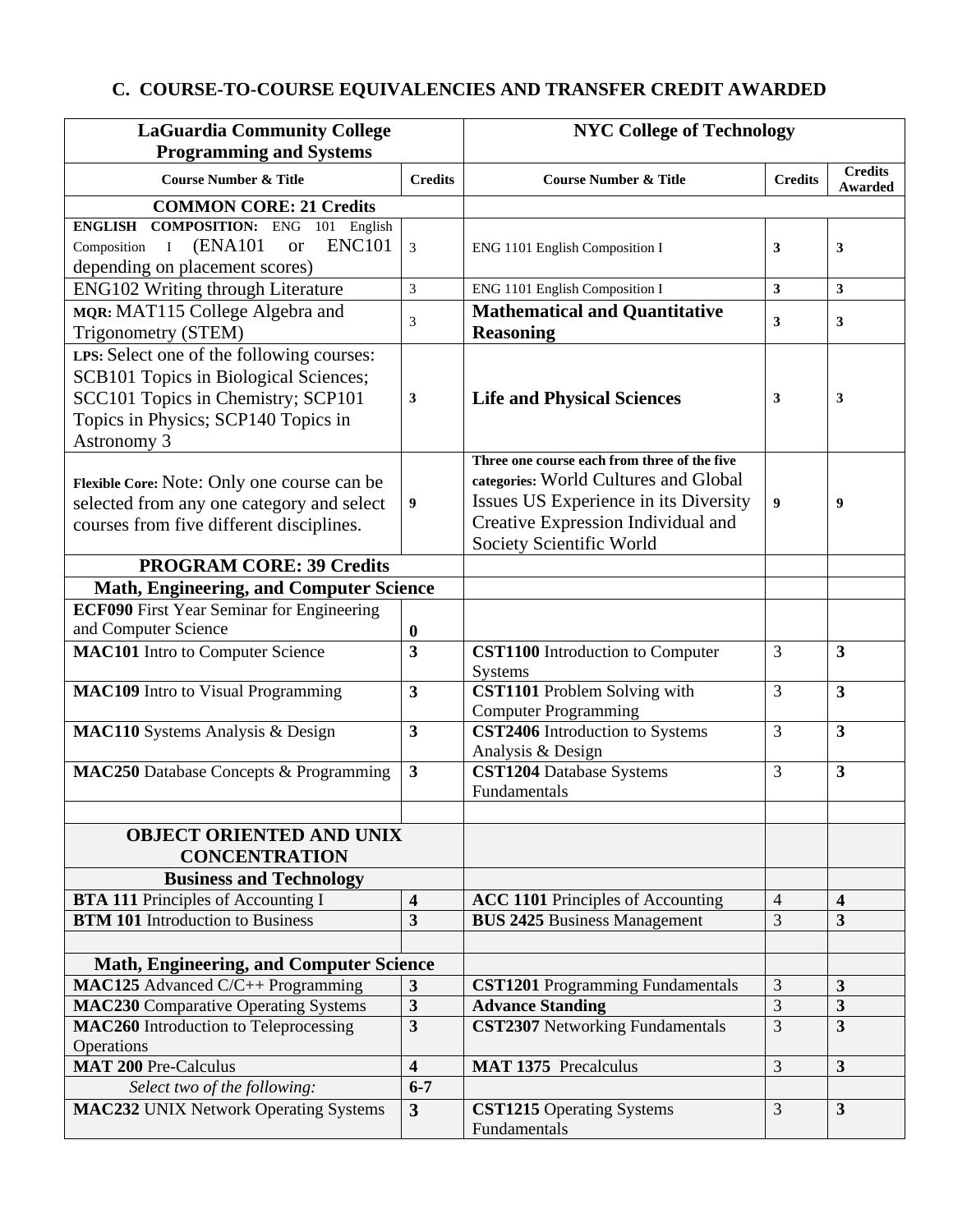| <b>MAC233</b> Windows Network Operating<br><b>Systems</b>                   | 3                       | <b>Advance Standing</b>                              | 3              | 3                       |
|-----------------------------------------------------------------------------|-------------------------|------------------------------------------------------|----------------|-------------------------|
| <b>MAC252 Advanced UNIX</b>                                                 | 3                       | CST2415 System Administration<br>(UNIX/LINUX)        | 3              | $\overline{3}$          |
| <b>MAC253</b> Advanced Windows                                              | $\overline{\mathbf{3}}$ | CST2405 System Administration<br>(Windows)           | 3              | $\overline{\mathbf{3}}$ |
| <b>MAC265</b> Computer Hardware Interfacing<br>and Programming              | $\mathbf{3}$            | <b>Advanced Standing</b>                             |                |                         |
| <b>MAC293</b> Computer Repair and Network<br>Maintenance                    | $\overline{\mathbf{4}}$ | CST2400 Comp Sys. Management &<br>Support            | $\overline{3}$ | $\overline{\mathbf{3}}$ |
|                                                                             |                         |                                                      |                |                         |
| <b>Unrestricted Elective: 1 credit</b>                                      | $0 - 1$                 | <b>CST2801</b> Special Topics                        |                | $\mathbf{1}$            |
| <b>Total Credits</b>                                                        | 60                      |                                                      |                | 60                      |
|                                                                             |                         |                                                      |                |                         |
| WEB PROGRAMMING CONCENTRATION                                               |                         |                                                      |                |                         |
| <b>Business and Technology</b><br><b>BTM 116</b> Introduction to E-Business | $\mathbf{3}$            |                                                      |                |                         |
|                                                                             |                         | <b>Advance Standing</b>                              |                |                         |
| <b>Humanities</b>                                                           |                         |                                                      |                |                         |
| <b>HUW 111 E-Commerce Technology</b>                                        | 3                       | <b>Advance Standing</b>                              |                |                         |
| <b>HUW166</b> Intro to Web Development                                      | 3                       | CST2309 Web Programming I                            | 3              | $\overline{\mathbf{3}}$ |
| HUW167 Adv. Dynamic Web Design                                              | $\mathbf{3}$            | CST2409 Web Programming II                           | 3              | 3                       |
| <b>HUW168</b> Advanced Dynamic Web Design                                   | $\overline{\mathbf{3}}$ | <b>Advanced Standing</b>                             |                | $\overline{3}$          |
|                                                                             |                         |                                                      |                |                         |
| <b>Math, Engineering, and Computer Science</b>                              |                         |                                                      |                |                         |
| <b>MAC270</b> Advanced Topics in Computer<br>Science                        | 3                       | <b>Advanced Standing</b>                             |                |                         |
| Select one of the following course<br>pairs:                                | 6                       |                                                      |                |                         |
| <b>MAC232 UNIX Network Operating Systems</b>                                |                         | <b>CST1215</b> Operating System<br>Fundamentals      | 3              | $\overline{3}$          |
| <b>MAC252 Advanced UNIX</b>                                                 |                         | CST2415 System Administration<br>(UNIX/LINUX)        |                | $\mathbf{3}$            |
| <b>or</b>                                                                   |                         |                                                      |                |                         |
| <b>MAC265</b> Computer Hardware Interfacing<br>and Programming              |                         | <b>Advance Standing</b>                              |                | $\overline{\mathbf{3}}$ |
| <b>MAC293</b> Computer Repair and Network<br>Maintenance                    |                         | <b>CST2400</b> Computer Sys. Management<br>& Support | 3              | $\mathbf{3}$            |
| <b>Unrestricted Elective: 3 credits</b>                                     | $\overline{\mathbf{3}}$ | <b>Advance Standing</b>                              |                | $\mathbf{3}$            |
|                                                                             |                         |                                                      |                |                         |
| 39<br><b>Subtotal</b><br><b>Subtotal</b><br>39                              |                         |                                                      |                |                         |
| <b>Total</b>                                                                | 60                      | <b>Total</b>                                         | 60             |                         |
|                                                                             |                         |                                                      |                |                         |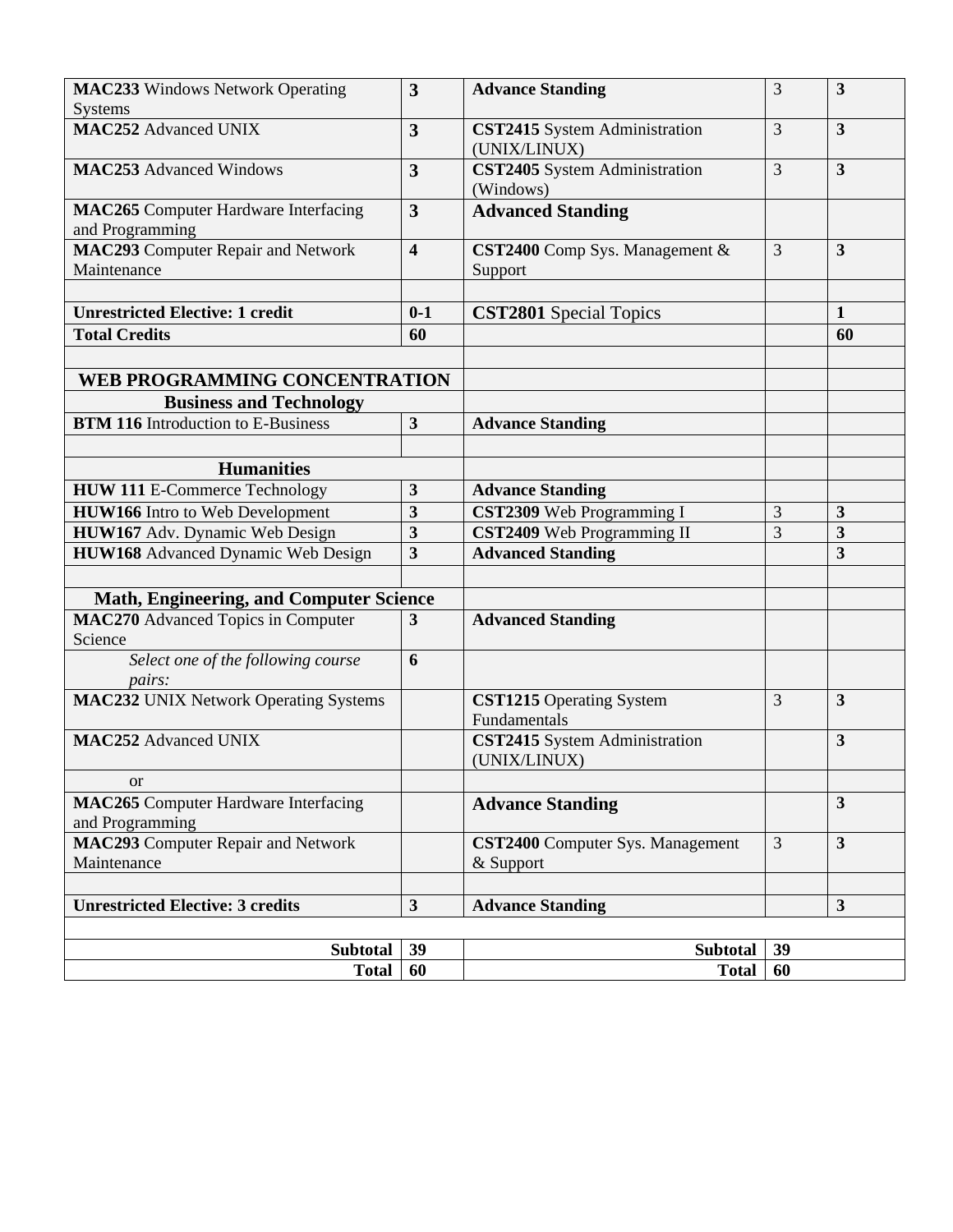# **C. SENIOR COLLEGE COURSES REMAINING FOR BACCALAUREATE DEGREE**

| <b>Course Number &amp; Title</b>                                         | <b>Credits</b>          |
|--------------------------------------------------------------------------|-------------------------|
| <b>General Education Requirements (College Option)</b>                   |                         |
| COM 1330 (Effective Speaking, COM 1335 (Group Communication), or COM     | 3                       |
| 1340 (Oral Interpretation of Literature)                                 |                         |
| One interdisciplinary Liberal Arts and Science course                    | 3                       |
| <b>Gen Ed (College Option) at NYC College of Technology</b>              | 6                       |
|                                                                          |                         |
| <b>Remaining Requirements in Major</b>                                   |                         |
| Prerequisites and Program Requirements                                   |                         |
| Introduction to Psychology(If not taken at LaGuardia)<br><b>PSY 1101</b> | $0 - 3$                 |
| MAT 2440 Discrete Structures and Algorithms I                            | 3                       |
| MAT 2540 Discrete Structures and Algorithms II or MAT1475 Calculus I     | 3 or 4                  |
| PSY 2404 Personnel and Organizational Psychology                         | 3                       |
| CST 2410 Introduction to Computer Security                               | 3                       |
| BUS 3525 Strategic Management                                            | 3                       |
| ENG 2575 Technical Writing                                               | 3                       |
| Pathway Flexible Core                                                    | 3                       |
| <b>Subtotal</b>                                                          | $21 - 25$               |
| Computer Systems program-specific Degree Requirement and Electives       |                         |
| <b>Curriculum Requirements</b>                                           |                         |
| CST4800 Project Management                                               | 3                       |
| CST4900 Internship or CST4905                                            | $\overline{3}$          |
| Complete One of Following Four Tracks:                                   |                         |
| Database                                                                 |                         |
| CST3504 Database Design                                                  | 3                       |
| CST2406 or CST3606                                                       | 3                       |
| CST3604 Quality Database Implementation                                  | 3                       |
| CST3613 Application Development with Databases                           | 3                       |
| CST4704 Data Warehousing                                                 | $\overline{3}$          |
| CST4714 Database Administration                                          | $\overline{3}$          |
| CST4724 Data On The Web                                                  | 3                       |
| <i>*Two Major Electives</i>                                              | 6                       |
| Network and Security                                                     |                         |
| CS2405 or CST2415 System Administration *(Students who have              |                         |
| successfully completed the equivalent courses to CST2405 AND CST2415     |                         |
| at LaGuardia CC are required to choose a Bachelor Level elective         |                         |
| (CST35xx, CST36xx, CST47xx) as long as this Bachelor Level elective is   |                         |
| not required for the track of choice).                                   | 3                       |
| CST3507 Advanced Single-LAN Concepts                                     | 3                       |
| CST3607 Interconnectivity                                                | 3                       |
| <b>CST3610 Network Security Fundamentals</b>                             | 3                       |
| CST4707 The LAN-Internet Connection                                      | 3                       |
| CST4710 Advanced Security Technologies                                   | $\overline{\mathbf{3}}$ |
| CST4715 Advanced Topics in System Administration                         | $\overline{3}$          |